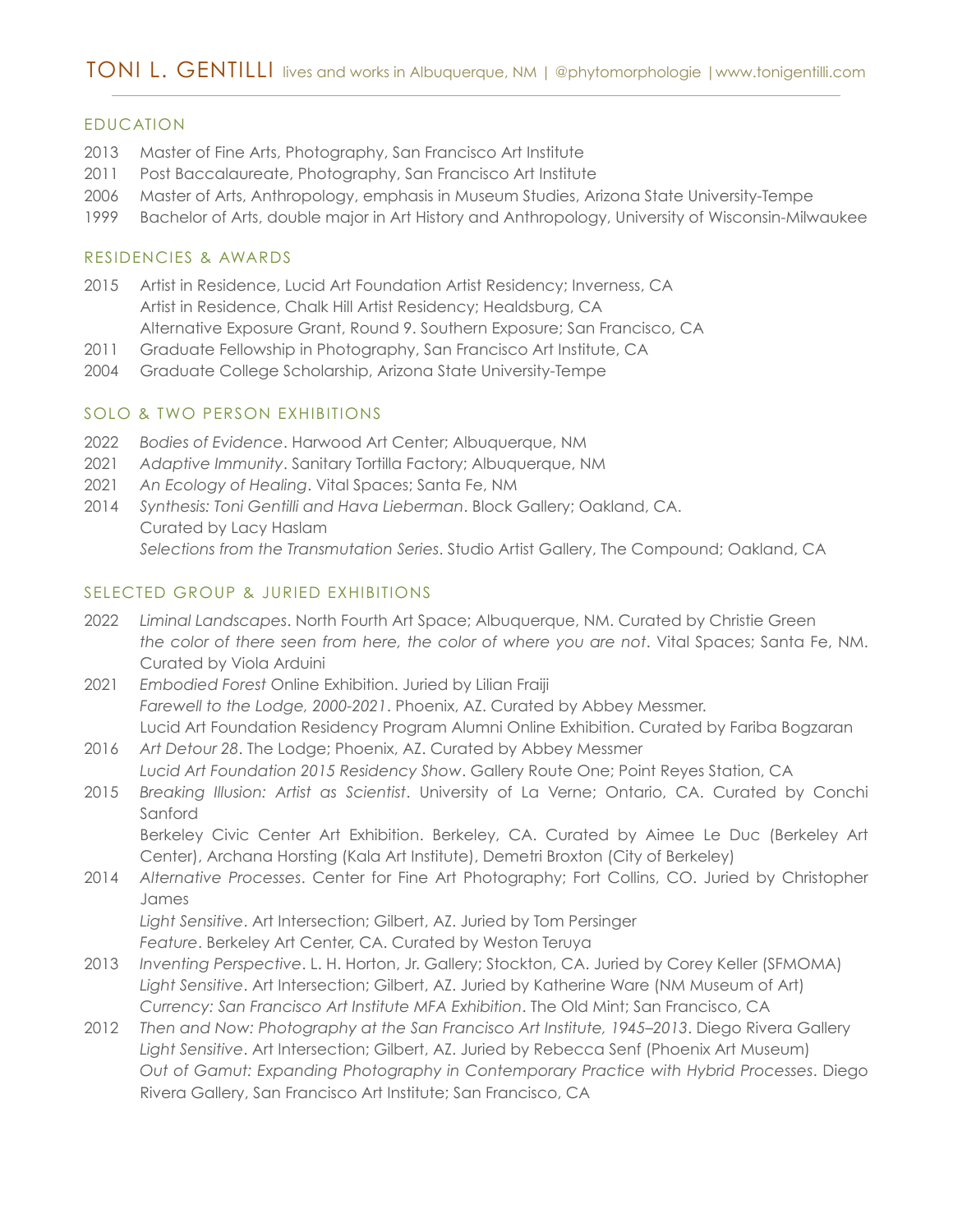## SELECTED CURATORIAL PROJECTS

- 2020 *Platform: Engaging the Ethics of Production & Consumption*. Santa Fe Art Institute; Santa Fe, NM
- 2019 *Platform: ReMatriate*. Santa Fe Art Institute; Santa Fe, NM. Co-curated with Winoka Yepa *Platform: Gender Equality & Wellness*. Santa Fe Art Institute; Santa Fe, NM
- 2018 *The Greater Chaco Art Exhibition and Benefit Auction*. Santa Fe Art Institute; Santa Fe, NM. Co-curated with Asha Canalos
- 2017 *Songs from the Extraction Zone: A Symposium and Exhibition*. Santa Fe Art Institute; Santa Fe, NM. Co-curated with Asha Canalos

## SELECTED TALKS, LECTURES, PANELS & WORKSHOPS

- 2022 Artist Talk. "Bodies of Evidence." Harwood Art Center. Artist Talk. *Tree Talk: Artists Speak for Trees*. Moderated by Sant Khalsa. Co-sponsored by Joshua Tree Center for Photographic Arts and ecoartspace.
- 2021 Artist Talk. Climate and Fiber / Textiles. ecoartspace, Santa Fe, NM
- 2018 Panelist. "Rewilding Bodies: Resilience and Transformation," Albuquerque Center for Peace and Justice; Albuquerque, NM
- 2016 Artist Talk. "Blueprints for a Desert Garden." SFAI140, Santa Fe Art Institute; Santa Fe, NM Instructor. "Harnessing the Magic of Nature" workshop. Berkeley Art Center; Berkeley, CA
- 2015 Guest Lecturer. "Visual Translations" course. San Francisco Art Institute; San Francisco, CA Instructor. Cyanotype workshop. Berkeley Art Center; Berkeley, CA
- 2014 Instructor. Cliché Verre workshop. Solano Community College; Fairfield, CA Instructor. "The Origins of Photography" workshop. Berkeley Art Center; Berkeley, CA
- 2012 Curator Talk. *Then and Now: Photography at the San Francisco Art Institute, 1945–2013*. Diego Rivera Gallery, San Francisco Art Institute; San Francisco, CA Curator Talk. *Out of Gamut: Expanding Photography in Contemporary Practice with Hybrid Processes*. Diego Rivera Gallery, San Francisco Art Institute; San Francisco, CA

## PUBLICATIONS & PRESS

2022 Kathaleen Roberts. "Duality of Environment & Emotion." *Albuquerque Journal* Michael Abatemarco. "Toni Gentilli at Harwood Art Center" *PasaTiempo, Santa Fe New Mexican Bodies of Evidence*, exhibition catalogue. Harwood Art Center; Albuquerque, NM

2021 Patricia Watts (Editor). *Embodied Forest*. ecoartspace; Santa Fe, NM Lynn Trimble. "The Lodge Art Studio on Grand Avenue Is Closing." *Phoenix New Times* Sofia Krusmark. "'It was a good run': Here's how to spend one last Friday at this Grand Avenue art gallery." *Arizona Republic* Maria Manuela. "Five Things to Do This Weekend: Get outdoors in Ruidoso, jump-start your garden, listen to haiku, check out Toni Gentilli's solo exhibit, and livestream a concert by Let It Grow." *New Mexico Magazine* Fariba Bogzaran (Editor). *Lucid Art Foundation Residency Program*. Lucid Art Foundation; Inverness, CA

- 2018 Stacia Yepanis, "OtherPeoplesPixels Interviews Toni Gentilli." *OtherPeoplesPixels Blog*
- 2017 Michael Abatemarco, "What the Frack! 'Songs from the Extraction Zone,' a symposium and art exhibition," *PasaTiempo, Santa Fe New Mexican*
- 2016 *Studio Artist Gallery 2016 Exhibition Catalogue* Justus Harris, Interview. "Transform Type 1 Diabetes," *Diabetes Mine*
- 2015 Mary Burger, Interview. *Articiple: Artists Talking about Art*